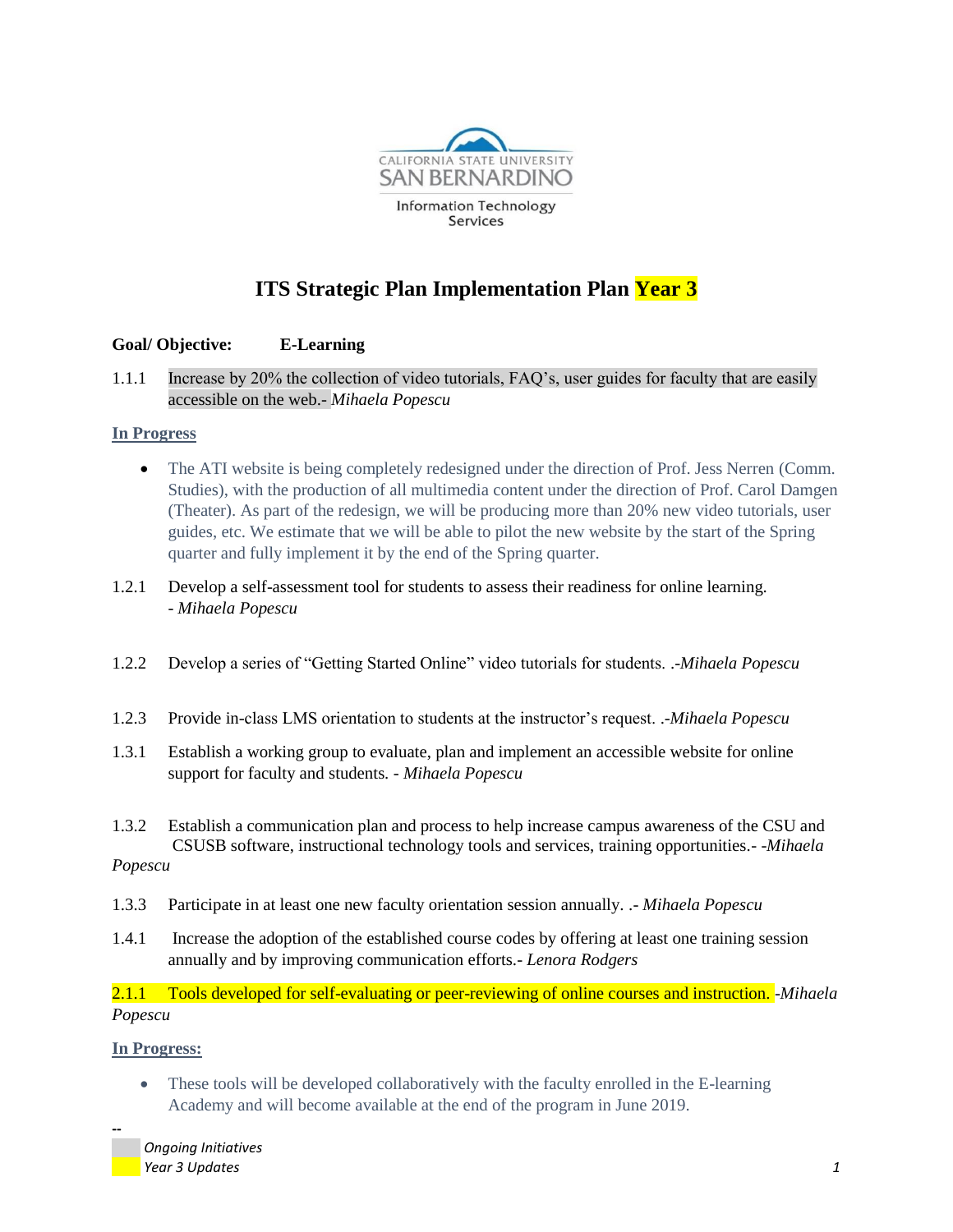## 2.1.2 Enhance and increase training offerings on online course redesign with technology. -*Mihaela Popescu*

## **In Progress:**

- We have developed a three-pronged strategy for increasing the quality of workshops on online teaching:
	- o **Focus on department-based faculty cohorts.** During 2017-18, we developed and implemented a pilot program with the PA department for a year-long series on developing online courses. As a result, we currently have 9 new (re)designes of online courses in development, 7 of which will be going out for QLT certification during 2018- 19 and 2019-20;
	- o **Focus on faculty teaching campus bottleneck courses.** The program with PA informed the design of the E-Learning Academy. In that context, we have developed 10 new workshops that will be piloted to the faculty registered in the program, and then offered regularly.
	- o **Develop a Blackboard-base course on how to teach online**. Once the E-Learning Academy workshops are piloted and evaluated, we will be developing an online course on how to teach online available to all faculty. Depending on the discussions with the Provost, Deputy Provost, and TRC, this course might become mandatory for new faculty.

2.1.3 Support at least 5 CSUSB faculty members to become QOLT certified reviewers. -*Mihaela Popescu*

### **In Progress:**

- This support is part of the E-learning academy.
- 2.1.4 In collaboration with TRC and other campus entities, develop an online teaching academy and pilot it within the next two years. -*Mihaela Popescu*
- 2.2.1 A process is established in recognition, promotion and publicizing of exemplary online courses. *Mihaela Popescu*

### **In Progress:**

- This process is developed as part of the ATI webpage redesign and the E-learning Academy program
- 2.2.2 Create and disseminate a central repository of faculty projects in learning technology integration. -*Mihaela Popescu*

### **In Progress:**

- This repository will be available on the redesigned ATI webpage
- 2.2.3 A comprehensive program is planned and implemented to assist in certifying CSUSB online courses for CSU Online CourseMatch by 2020.
- 2.2.4 Submit two online courses for CSU QOLT awards annually. -*Mihaela Popescu*

### **Completed:**

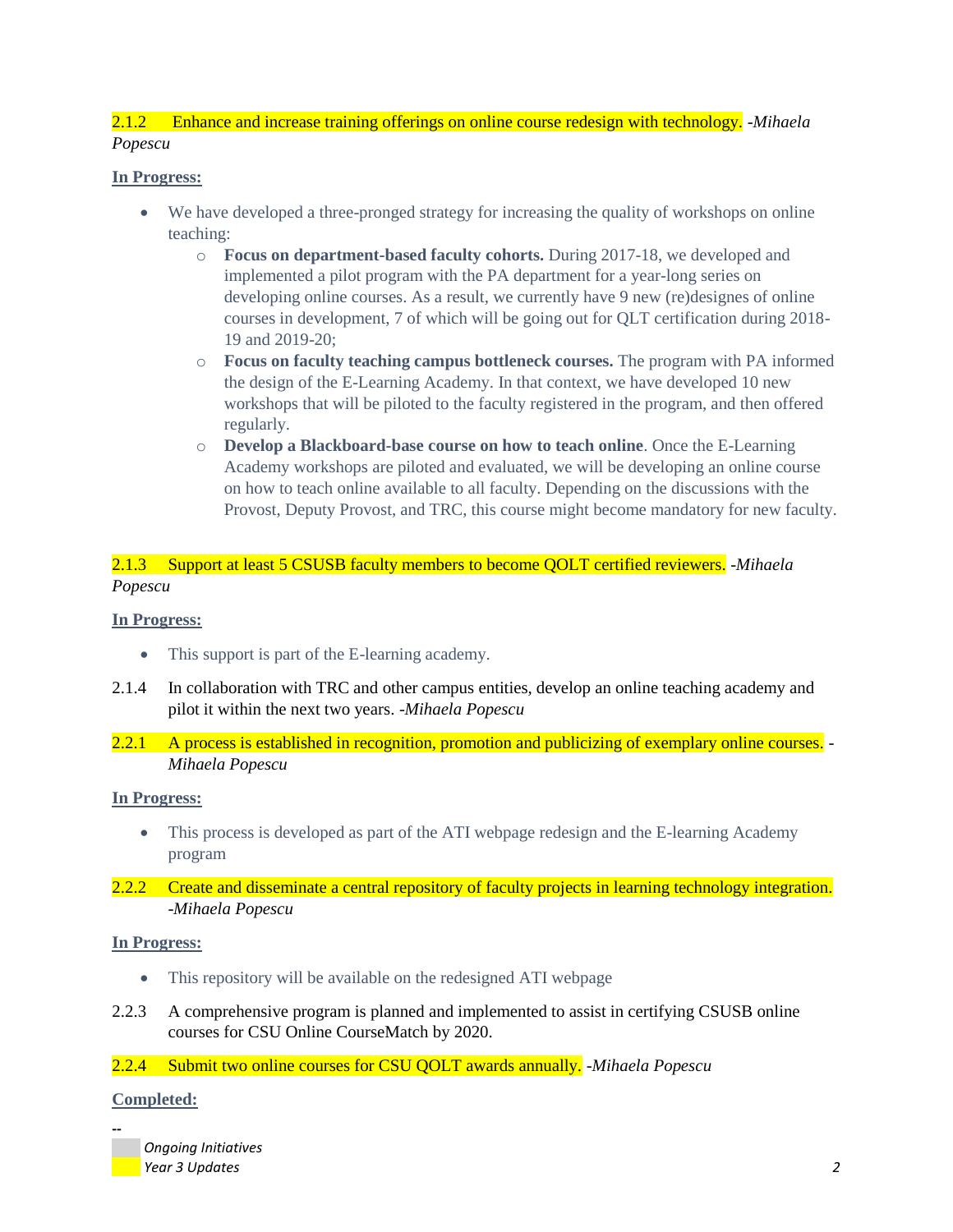- We have increased campus awareness of the QLT certification process
- We have developed an internal workflow for preparing courses for certification
- We have a pipeline of 7 courses going out for certification during the next two academic year, with up to 10 new online courses (campus bottleneck) scheduled to go out for certification in 2020.

## 2.3.1 Increase the number of collaborative workshops that help develop online courses/modules. - *Mihaela Popescu*

## 2.3.2 Increase campus participation in CO CRT initiatives. -*Mihaela Popescu*

## 2.3.3 Increase instructional designer professional development efforts. -*Mihaela Popescu*

## **In Progress:**

- We developed a professional development travel procedure for ATI that enables all instructional designers to attend professional development events;
- We have established weekly scheduled team professional development meetings during which one designer leads a new training with the team;
- We identified needed areas of expertise within the team and are working on establishing connections with vendors and experts to organize team trainings (e.g., an upcoming training on supporting iClickers)
- We intend to allocate a small sum annually for the purchase of training materials (e.g., instructional design books)

2.3.4 Develop an internship program targeted at supporting faculty online course redesign efforts. - *Mihaela Popescu*

## 3.1.1 Number of new faculty attending learning technology conferences annually. -*Mihaela Popescu*

## **In Progress:**

- We increased the number from one (the current Faculty Director) to eight additional faculty who will attend learning technologies conferences this year
- The following six faculty will present on projects completed in partnership with ATI, not counting the Faculty Director: Larry Mink; Andreas Beyersdorf; Arianna Huhn; Peter Robertshaw; Kurt Collins; Yunfei Hou
- Two faculty are attending conferences without presenting (G-Suite; Affordable Learning Solutions):
- Please note that the number of faculty attending learning tech conferences is contingent on securing funding. Absent such funding, the completion of this objective might be challenged

## 3.1.2 Number of faculty presentations at such conferences. -*Mihaela Popescu*

## **In Progress:**

- Please see above: we have six faculty presenting at three different conferences;
- This objective is, too, contingent on securing funding for travel, given that such funding was unavailable from TRC this year. *NOTE: For our future strategic plan, we might consider setting*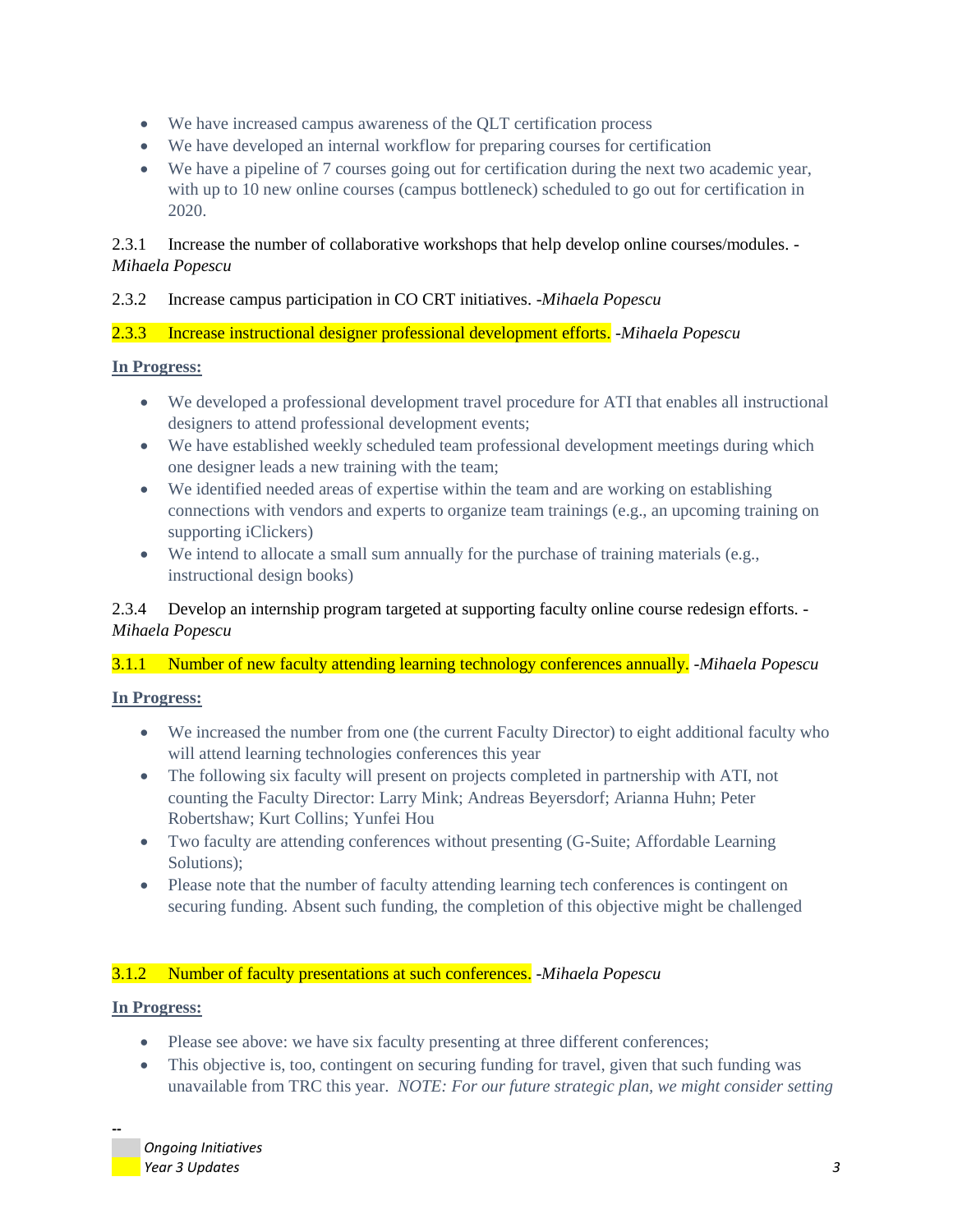*up objectives the completion of which does not depend on other entities on campus or budgetary constraints inside ITS.* 

- 3.2.1 Number of workshops featuring new technologies and vendors. -*Mihaela Popescu*
- 3.2.2 Improve quality of such workshops. -*Mihaela Popescu*

**In Progress:**

- We developed an evaluation instrument currently under testing.
- 3.3.1 Create and administer an annual faculty survey.-*Mihaela Popescu*
- 3.3.2 In collaboration with TRC, develop a process for recommending, pilot testing, adoption, and full integration of learning technology services, tools, and solutions. -*Mihaela Popescu*
- 4.1.1 Prepare and present an annual report on key trends in instructional technology.-*Mihaela Popescu*
- 4.1.2 Establish and implement a replacement plan for newly acquired technology equipment and active learning spaces. -*Mihaela Popescu*
- 4.2.1 Number of customized CMS building blocks developed*.* -*Mihaela Popescu*

## **On Hold:**

- Discussions on LMS alternatives
- 4.2.2 Number of courses using campus developed CMS building blocks*.* -*Mihaela Popescu*

## **Goal/ Objective: iCoyote**

- 1.1.1 Implement app Improvements*- J. O'Linger, L. Rodgers*
- 1.2.1 Students should be able to access additional course related material through Blackboard or MyCoyote.- *J. O'Linger, L. Rodgers*

1.3.1 Implement a service fulfillment system with a built in communication process that allows members of the campus community to provide feedback to ITS. The system should work with any device, can provide continuous feedback to ITS regarding services rendered and should also be cable of identifying bottlenecks in service. Members of the community should have visibility of service reports. – *Chris Bradney, J. O'Linger*

## **Completed:**

**--**

On August 1st, 2018, ITS adopted a new Service Management platform, the Cherwell Service Management tool. This new platform allows for integrated communication between ITS staff and members of the CSUSB community, and requests feedback at the end of each service request fulfillment. Information about this feedback and other statistics from the platform will be included in the ITS annual report.

1.4.1 Verify that the responsive design website for events can be read by screen readers.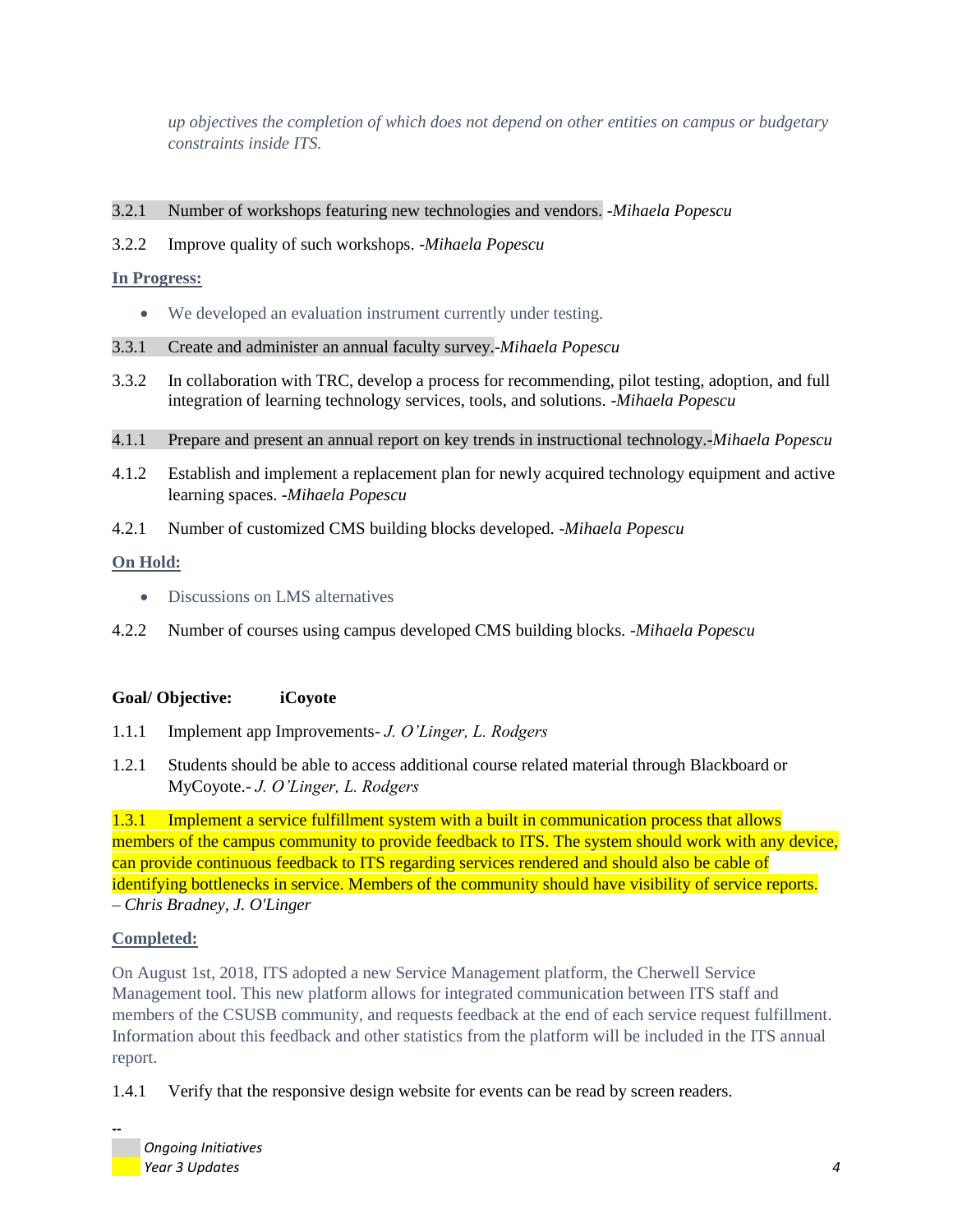## 2.1.1 In classrooms, faculty should be able to select and use the operation system of choice for a classroom.- *J. O'Linger*

## **On Hold:**

This request was for the Computer Science department only. Takenori was going to work with me on this, but he quit in December 2018. I'm going to work with his replacement on this once they get hired. We will provide a means of offering either a Linux or Windows bootup for the Computer Science lab computers

## 2.2.1 In lecture halls / auditoriums faculty should be able to use 3D document cameras to present items and students should have access to 3D glasses. - *James Trotter*

## **Update:**

We are currently continuing to test 3D table scanners and 3D hand scanners. The portable hand scanner had limited success and preformed best in a locked position on a tripod. The hand scanner does work better for larger objects. The one tested was not practical as a simple desktop scanner. Scott Vance has been testing the handheld scanner in PL048 currently but it is not ready for faculty testing. The HP Sprout 3D scanning PC on desktops was tested but was limited on the size of the object that could be tested and required a turn table. Currently we are looking at testing the Afinia EinScan 3D Scanner with turntable. This is an easier unit to use and has a higher resolution.

From the work we have done in virtual reality a 3D scanner is only one component of a larger workflow. The 3D scanners need to work in conjunction with 3D printers, assets for Virtual Reality development and objects to be studied in Augmented Reality. To address the concerns for accessibility adding a 3D printer to program helps address some of the needs for visually impaired students. We are looking into how bring all of these technologies together so that the faculty will have many recourses available that will be easy for the faculty to use.

Smart Phones with the "TruthDepth" camera technology have the ability to use free 3D object scanning apps. This technology allows student and faculty to utilize 3D scanning technology anywhere. We are still testing all of these 3D scanning technologies and hope to have faculty testing in the fall of 2019 and results for the spring of 2020.

3D goggles for all the students is a bit impractical and the new technologies work well without the goggles.

## 3.1.1 Forms 1-5 should be available online with the ability for students/staff to sign electronically by 2018-2019 – *Open MPP*

- 4.1.1 Set up three presentation practice rooms. Meeting/study rooms should have check out or reservation functionality (off and on campus). Faculty should be able to record to Blackboard seamlessly without needing to download to local system - *Dr. Chen*
- 4.2.1 Live chat features from the website so students can ask common questions such as: "How do I drop a class?" -*J. O'Linger, M. Casadonte*
- 4.3.1 Electronic key smith machine to speed up key access. -*J. O'Linger*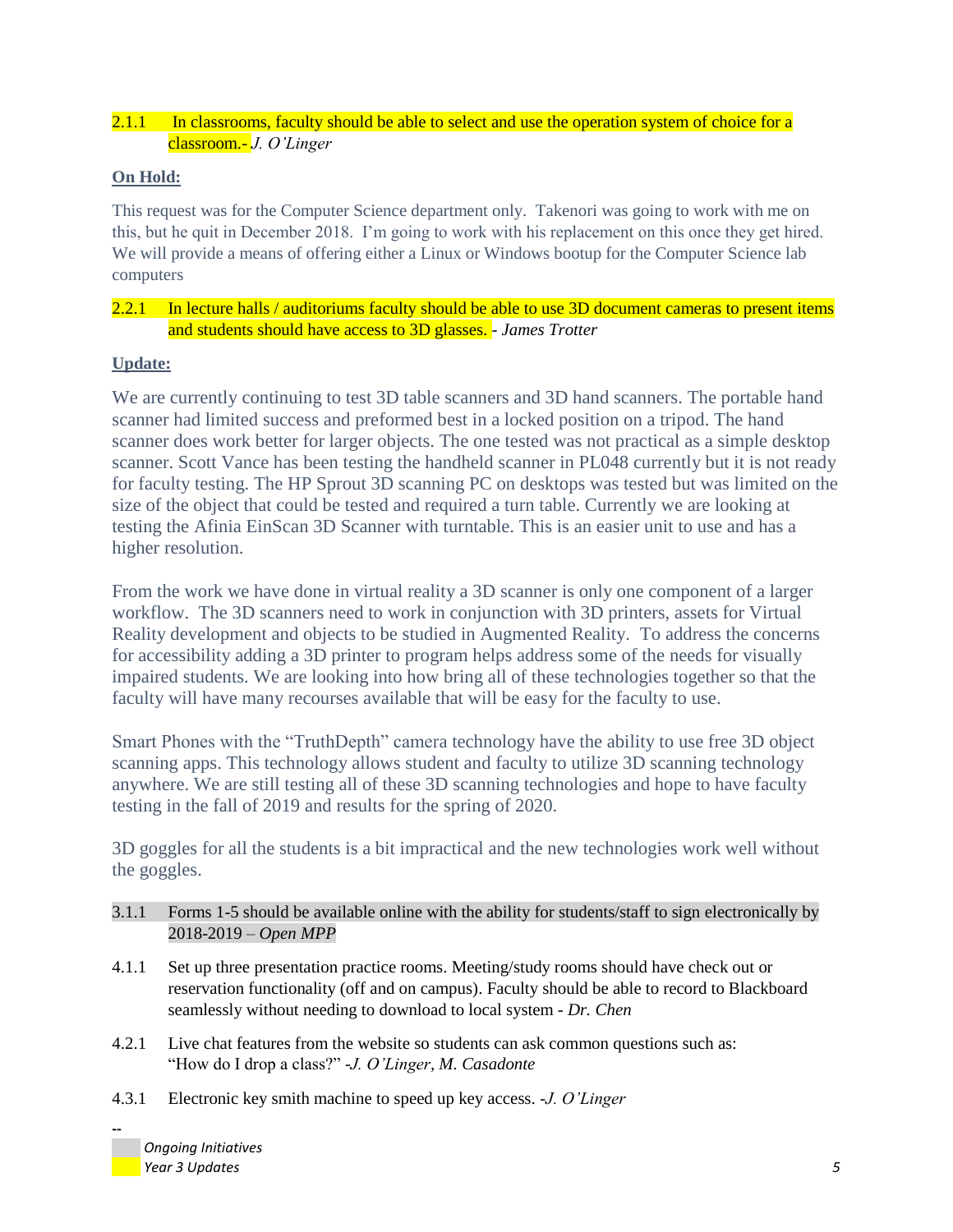## **Completed:**

The SimpleK application that was implemented in 2018 in Facilities Management addresses the aging key management systems.

## **Goal/ Objective: University Analytics**

## 1.1.1 Consolidate and minimize the number of systems/application used for conducting university operations. – *Institutional Research/ITS*

### **In progress:**

The one big accomplishment is the collaboration between ITS, IR, and College of Education in migrating Filemaker data on credential students into Peoplesoft. This task took about 2 years from planning to completion and seemed to be a successful project that the Chancellor's Office is going to use this process as a guide for other campuses.

### 1.1.2 Increase linkages between university databases. - *Institutional Research/ITS*

### **Update:**

In progress. IR worked extensively with EAB to enhance its capabilities to include meta-majors, success markers, Q2S indicators and advising status, cohorts and grad checks for tracking so advisors across campus can utilize the data to guide their advising activities. IR is also looking into using DARS GPA data to funnel into Peoplesoft.

#### 1.1.3 Increase operational efficiencies by 15% over the next 5 years.- *Institutional Research/ITS*

### **Update:**

We have somewhat decreased in the number of ad hoc requests from the previous year, from 947 last year to 796 this year, a 16% decrease. It is possible we have successfully funneled more people than we realized to using our dashboards and Factbook. After all, we invested a significant amount of time and resources in developing the dashboards in particular. Our office maintains more than 60 dashboards at this time spanning topics on admissions, feeder school information, students' progress indicators, bottleneck courses, enrollment management, and advising. We continue to maintain Coyote Pulse which tracks student level data especially designed for advisors.

### 2.2.1 Create more efficient course offerings using predictive analysis and decrease the time it takes to graduate by 10% over the next 5 years.- *Institutional Research/ITS*

### **Update:**

**--**

In progress. IR has created several reports to the Provost and supporting dashboards pertaining to bottleneck courses, high DFWI rate classes, high repeat classes, and registration reports. The information derived from these materials is dependent on academic programs, department chairs, and deans to make changes according to the needs of their departments. In addition, the collaboration between IR and ITS has resulted into a campus pre-load of classes for Fall 2019 first time freshmen and new transfers using MyCap data.

### 2.3.1 Increase operational efficiencies by 15% over the next 5 years.- *Institutional Research/ITS*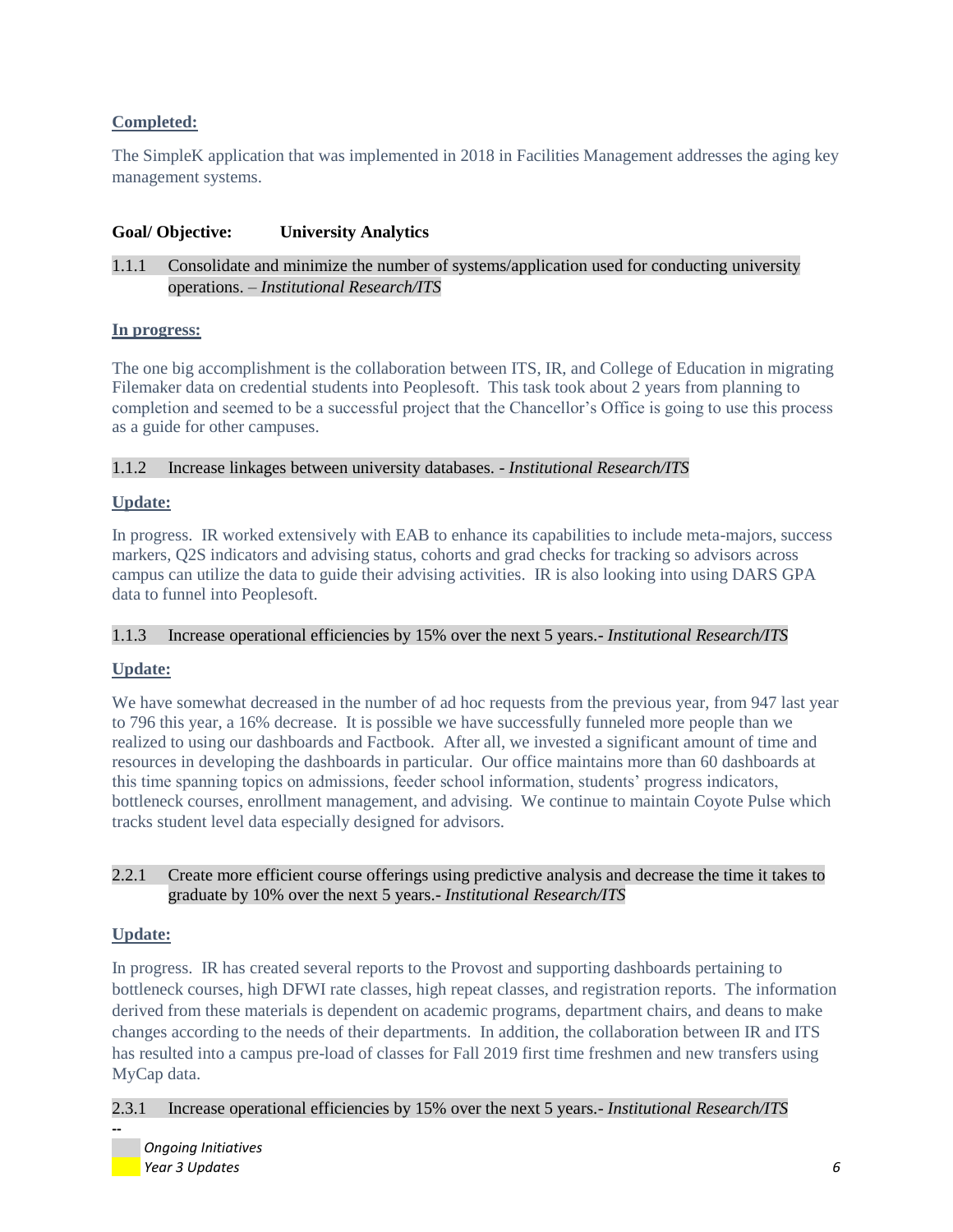## 2.4.1 Increase accountability for data quality within units -*Institutional Research/ITS*

### **In progress:**

Since IR is dependent on Admissions, Records, and Registration and other offices in making corrections to Peoplesoft, IR will continue to collaborate with their leadership to improve data integrity.

3.1.1 Organize at least 3 annual workshops in conjunction with the Institutional Data Team about the use of data models for teaching, advising and curriculum re-design. - *Institutional Research/ITS*

IR has achieved this goal as evidenced by several presentations and workshops.

- 2018 October, Data Visualization (Tanner & Akira): CSUSB Faculty Development
- 2018 October, Myth Busters (Tanner & Akira): CSUSB ITS Tech or Treat
- 2018 October, Myth Busters (Tanner & Akira): CSUSB UGS Strategic Planning Retreat
- 2018 November, Predicting Students' Course Success Using Machine Learning Approach (Akira, Tanner & Amanda): California Association for Institutional Research Conference
- 2019 February, Institutional Research Dashboards (Akira): CSUSB Business Services **Conference**
- 2019 March, Machine Learning Approach to Student Course Success (Akira & Tanner): Annual CSU Mini-Grant Presentations
- 2019 April, Aurora Bot for IR Dashboards (Tanner & Michael): CSU ITAC
- 2019 April, Aurora Smart Speaker Skill Accessing Institutional Research (IR) Dashboards-Innovation Mini-Grant Awardee (Michael submitted, but IR was involved)

## 3.2.1 Create common data element dictionaries and business process guides for the use of the data models. - *Institutional Research/ITS*

### **In progress:**

At this time, only one business process guide was created specifically for using EAB and its extract features designed for advisors.

## 3.2.2 Increase opportunities to intern in offices using data analytics. - *Institutional Research/ITS*

### **In progress:**

This required first for the IR office to integrated with ITS which is occurring at this time. Next, we will pursue funding for this endeavor for students.

4.1.1 Establish collaboration on policy issues with Faculty committees, ATDL. *– Javier Torner, Sam Sudhakar, IR*

### **In progress:**

There are standards and policies in development being reviewed by IDT, ISET, and ADT pertaining to data, security, privacy, and ethical use of data.

## 4.2.1 Develop/deploy training modules on data access and ethical use. - *Javier Torner, Sam Sudhakar, IR*

Not started.

**--**

## **Goal/ Objective: Stable & Secure Infrastructure**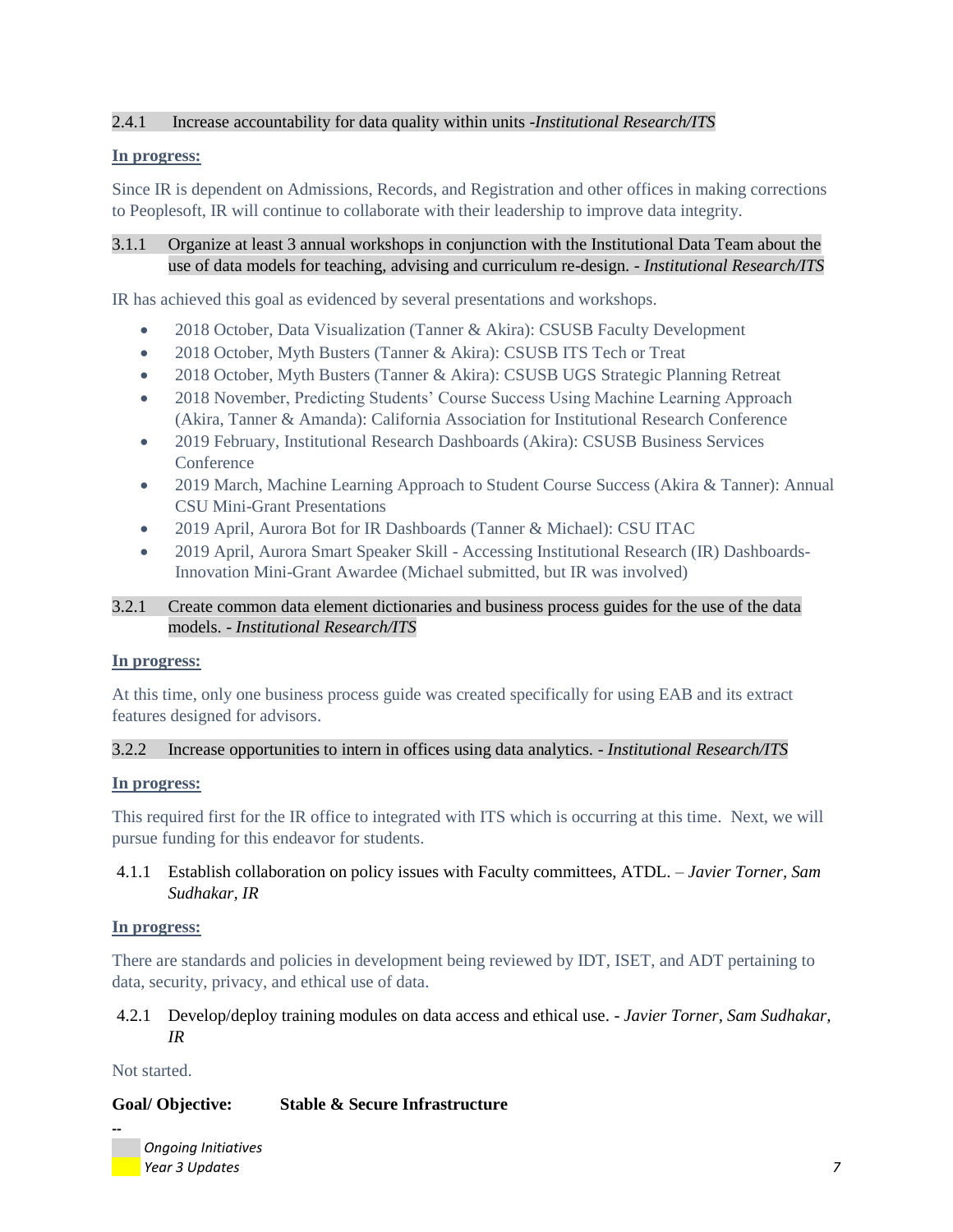- 1.1.1 By 2020, 25% of courses that require computing resources will be automatically provisioned for students.– *Gerard Au, Javier Torner*
- 1.2.1 100% of online programs will have access to virtual computing resources as they are developed.– *Gerard Au, Javier Torner*
- 2.1.1 At least 1 collaborative learning classroom per building by 2019*.- James Trotter/Jim O'Linger*

## **In Progress:**

James Trotter and Jim are currently working with several college faculty and staff on integrating new Active Learning classrooms. We are currently working on completing the following Active Learning classrooms by Fall, 2019:

- College of Education 203 (COE
- University Hall 043 (CAL)
- Jack Brown Hall 382 and 384 (JHBC)
- College of Global Innovation 106, 207, 209 (CEGE)
- SBS and CNS to follow

# 2.2.1 Common scheduling system to reserve collaborative study spaces for student by 2017-18. *M. Chen, L. Rodgers*

## 2.3.1 At least 50 technology-enabled collaborative study spaces across campus by 2018*.- J. Olinger*

## **In progress:**

Jim has taken this project over from Dr. Chen. I believe the timeframe needs to be extended to 2020 and the number of collaboration stations is unrealistic. For the 10 academic buildings at CSUSB and PDC, that would mean 5 per building. I would like to bring this number down to 30, in order to have 1 per floor in each building. Can we make those changes?

- 3.1.1 Provide full outdoor wireless coverage and cellular coverage for populated areas. *–Gerard Au*
- 3.1.2 100% outdoor coverage along Coyote Walk by the end of 2017 and 100% across populated campus locations by 2020. *-Gerard Au*
- 3.1.3 Enhanced cellular coverage across various carriers for both campuses. *– Gerard Au*
- 3.2.1 A common app that will support colleges/departments to communicate and engage with students, faculty, and staff. *– Lenora Rodgers*
- 4.1.1 Implement multi-factor sign on for all applications with access to Personal Identifiable Information (PII) by 2020. *–Javier Torner*

## 4.2.1 Replace OneCard with digital/ mobile ID to support advance features (physical access, etc) by 2019. This is tied to the CO statewide OneCard system now being vetted. *– Chris Bradney*

## **In Progress:**

**--**

Brandon Sierra and Chris Bradney are on the campus New OneCard committee. They will be meeting with CBORD and Apple to discuss using Apple Wallet for payment with the new Digital ID on phones this month.

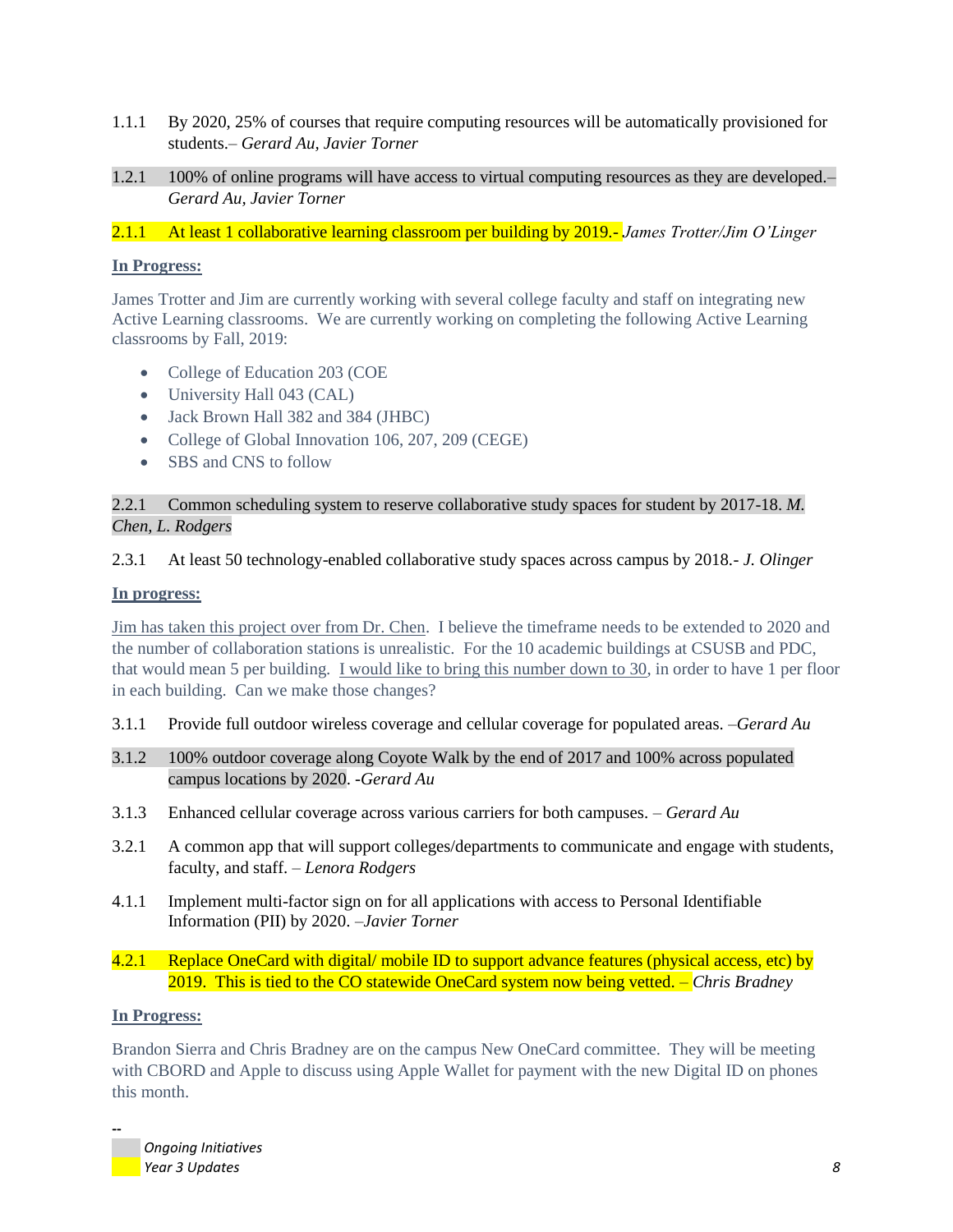- 5.1.1 Increase network performance by implementing technology such as IPv6 by 2017. *–Gerard Au*
- 5.1.2 By 2020, increase number of cloud applications that support higher capacity/bandwidth protocols by 50%. *–Gerard Au*

## **Goal/ Objective: iEngage**

- 1.1.1 Create survey and plan for dissemination by October 2016 *Felix Zuniga*
- 1.2.1 Complete campus/community data collection process by November 2016 *Felix Zuniga*

1.2.2 Data analysis and preliminary report will be prepared for the campus by January 2017. - *Felix Zuniga*

- 1.3.1 Use findings to inform and guide community engagement objectives 2-4 *Felix Zuniga*
- 1.3.2 Review progress towards objectives and alignment with report findings on a quarterly basis - *Felix Zuniga*

2.1.1 Facilitate a Technology Summit based on community feedback by year 2018. - *Rick Conway/Mihaela Popescu*

#### **In Progress:**

• Potential timeframe identified—December 12-13, 2019

2.2.1 Identify and align with existing tech initiatives with community tech opportunities by year 2020. - *Felix Zuniga*

3.1.1 ITS will partner with the University to increase the number of low-income, historically underrepresented students graduating from CSUSB with technology majors over 5 years.- *Institutional*

#### 3.2.1 100% of ITS Leadership have at least one active mentee – *ITS Leaders*

### 3.2.2 Open program to ITS Division*.- ITS Division*

#### **In progress:**

ITS Leaders quarterly meetings with mentees; pending formalization of program

### 4.1.1 Hold 3 seats for community partners at Tech Training on a quarterly basis – *Jim O'Linger*

### **Completed:**

Doris and the ITS Training Services team is working with Diane Podolske and others who partner with outside agencies to offer these seats to the Inland Empire agencies and groups

### 4.2.1 Create a policy/procedure for facilitating this process – *Jim O'Linger*

## **In progress:**